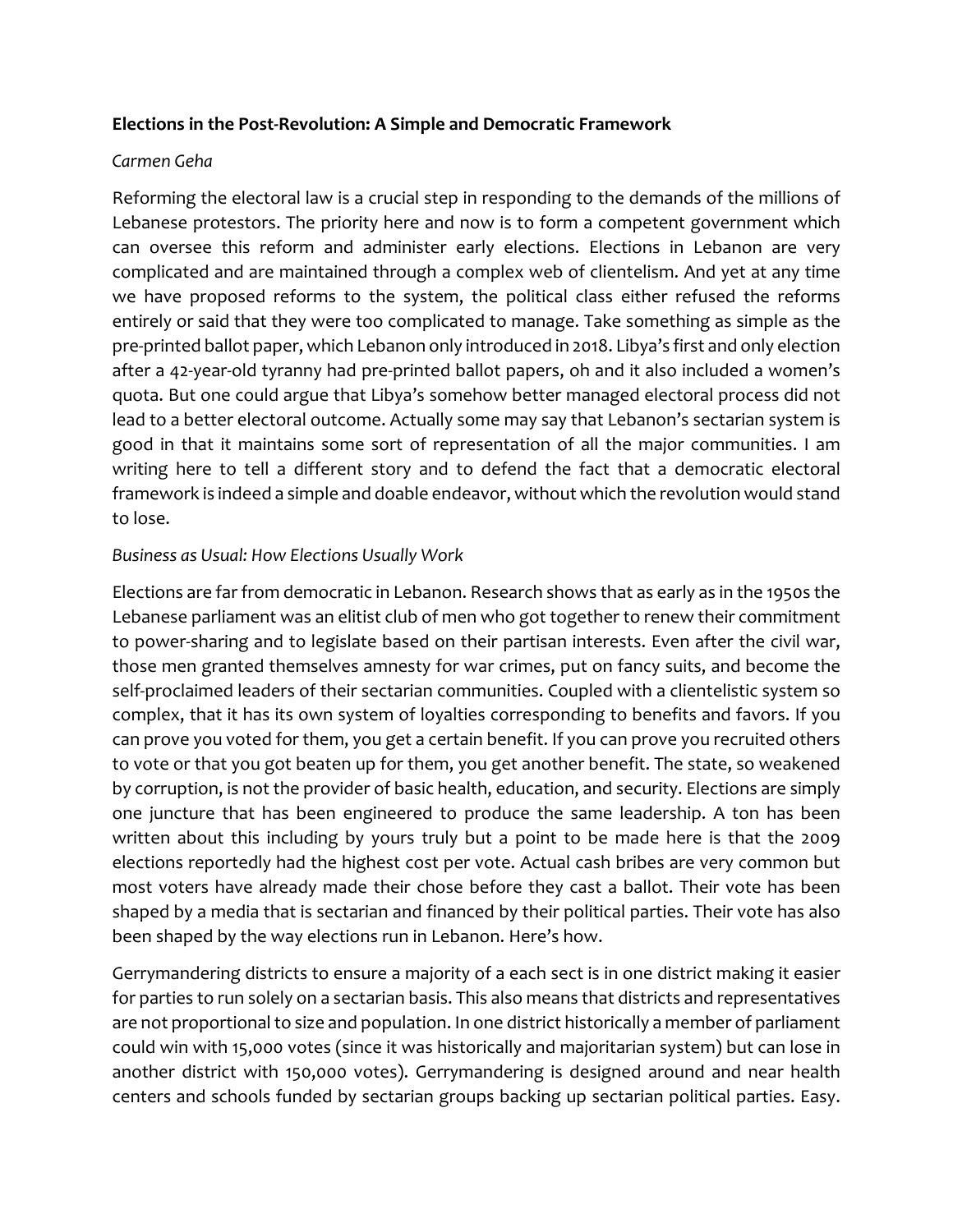The other way votes are shaped pre-elections is the complete disregard of issue-based politics and the total focus on sectarian rhetoric. Every election is existential in the sense that it is "us or war" again. There are no incentives for cross-communal platforms and certainly no regulation of hate-speech and the incitement of violence. Before every election, some blood is shed in one way or another. Before the Doha 2008 agreement and the election law agreed upon them for the 2009 elections, on May 7 Hezbollah led an insurgency killing tens of people before politicians agreed to sit together and share power, again. Before the 2018 elections, parliament simply extended their own mandate because of a lack of consensus on an election law, and because folks were busy in Syria or divided around the Syrian conflict next door.

## *Elections after the Revolution: Translating Demands into Reforms*

But political and geo-political realities are not the only obstacles to democratic elections. Lebanon also lacks an independent commission for administering the elections. The judiciary is entirely politicized and appointed by the political class. The uprisings that began on October 17 were unique and different than any other political mobilization or protest movements in Lebanon's modern history. Firstly, these truly were leaderless protests largely decentralized. Secondly, they were openly political in that they blamed socio-economic failure to the performance of public officials. Thirdly, they were gendered both in terms of their participants, with women playing major roles, and in terms of their demands, with gender equality in citizenship and representation at the frontline. The uprising was also unique in the narrative and in its explicit anti-system discourse. People were cognizant and clear that the post-Taif politicians, including the 2005 politicians, and "all of them, means all of them" were to blame for their situation. This was not a movement about the price of bread per se, but about who has raised the price of bread. In that sense the discourse remained held together by these main demands: accountability, representation, and competence. People wanted to hold politicians accountable whether by asking them to step down or by asking them to give back stolen funds. People said that this class no longer represents them as youth or their aspirations as women. And people demanded competence to be the criteria for a new government. A new democratic electoral law is the only guarantee for these three demands. Citizens have spoken up and it is now the time to begin to consolidate an electoral reform agenda for the transition phase. The call for early elections should be coupled with a very clear agenda for electoral reform; without which we risk going back to business as usual. Here's how we can translate accountability, representation, and competence into reform.

## *Reconciliation and redistricting*

The revolution allowed men and women who had been raised to fear and hate one another to reconcile around shared suffering and shared demands. The only way to produce a new parliament that can have an agenda for a nation is to redistrict; away from the Qada (small district) to larger districts with Lebanon as one district being the optimal option. This encourage lists to be formed to address national concerns as well as candidates to collaborate from across the nation.